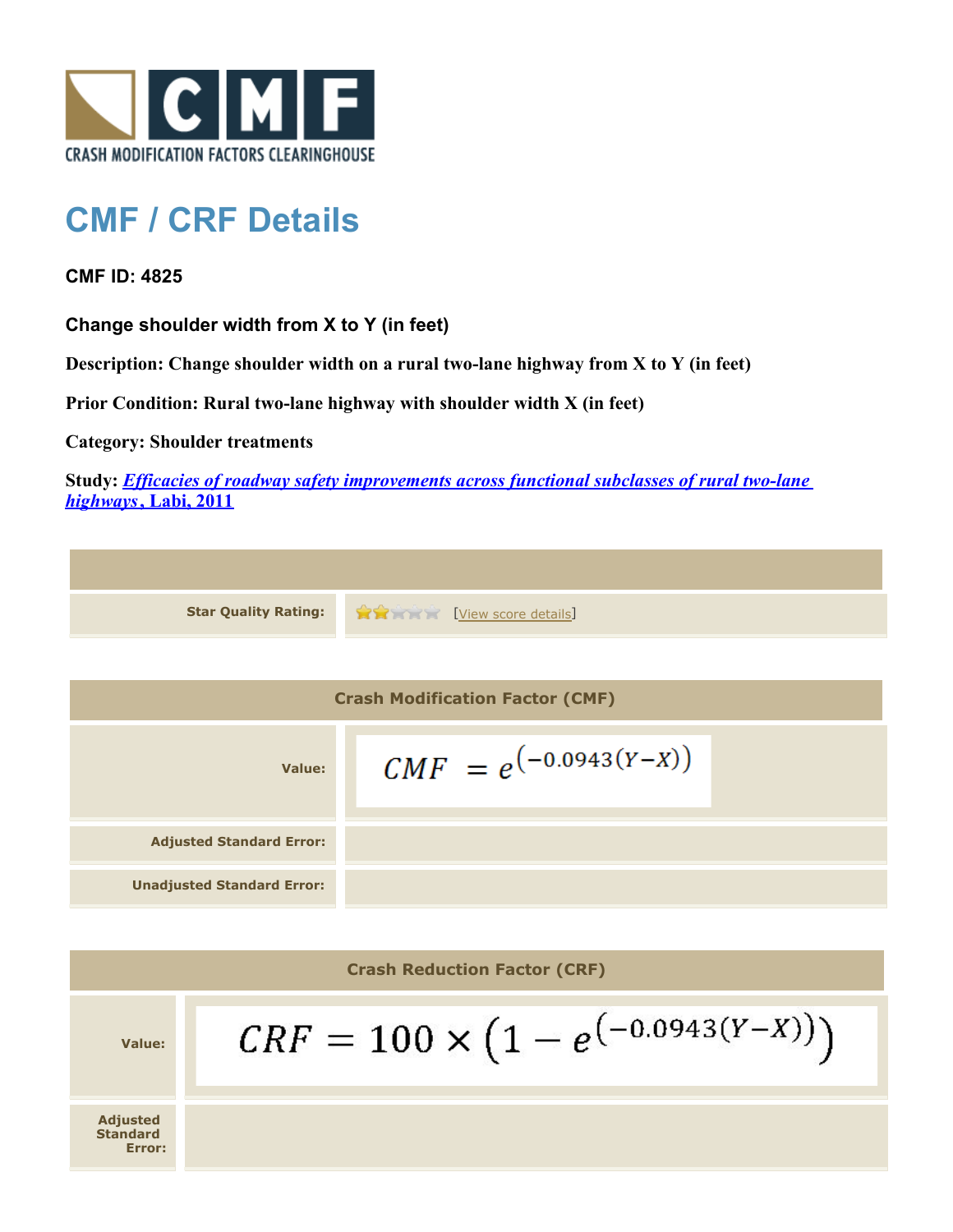| <b>Applicability</b>                    |                                                                      |  |  |  |
|-----------------------------------------|----------------------------------------------------------------------|--|--|--|
| <b>Crash Type:</b>                      | All                                                                  |  |  |  |
| <b>Crash Severity:</b>                  | K (fatal), A (serious injury), B (minor injury), C (possible injury) |  |  |  |
| <b>Roadway Types:</b>                   | Principal Arterial Other                                             |  |  |  |
| <b>Number of Lanes:</b>                 | $\mathsf{2}$                                                         |  |  |  |
| <b>Road Division Type:</b>              | Undivided                                                            |  |  |  |
| <b>Speed Limit:</b>                     |                                                                      |  |  |  |
| <b>Area Type:</b>                       | Rural                                                                |  |  |  |
| <b>Traffic Volume:</b>                  |                                                                      |  |  |  |
| <b>Time of Day:</b>                     | All                                                                  |  |  |  |
| If countermeasure is intersection-based |                                                                      |  |  |  |
| <b>Intersection Type:</b>               |                                                                      |  |  |  |
| <b>Intersection Geometry:</b>           |                                                                      |  |  |  |
| <b>Traffic Control:</b>                 |                                                                      |  |  |  |
| <b>Major Road Traffic Volume:</b>       |                                                                      |  |  |  |
| <b>Minor Road Traffic Volume:</b>       |                                                                      |  |  |  |

| <b>Development Details</b>       |                |  |
|----------------------------------|----------------|--|
| <b>Date Range of Data Used:</b>  | 1997 to 2000   |  |
| <b>Municipality:</b>             |                |  |
| State:                           | IN             |  |
| <b>Country:</b>                  |                |  |
| <b>Type of Methodology Used:</b> | $\overline{7}$ |  |